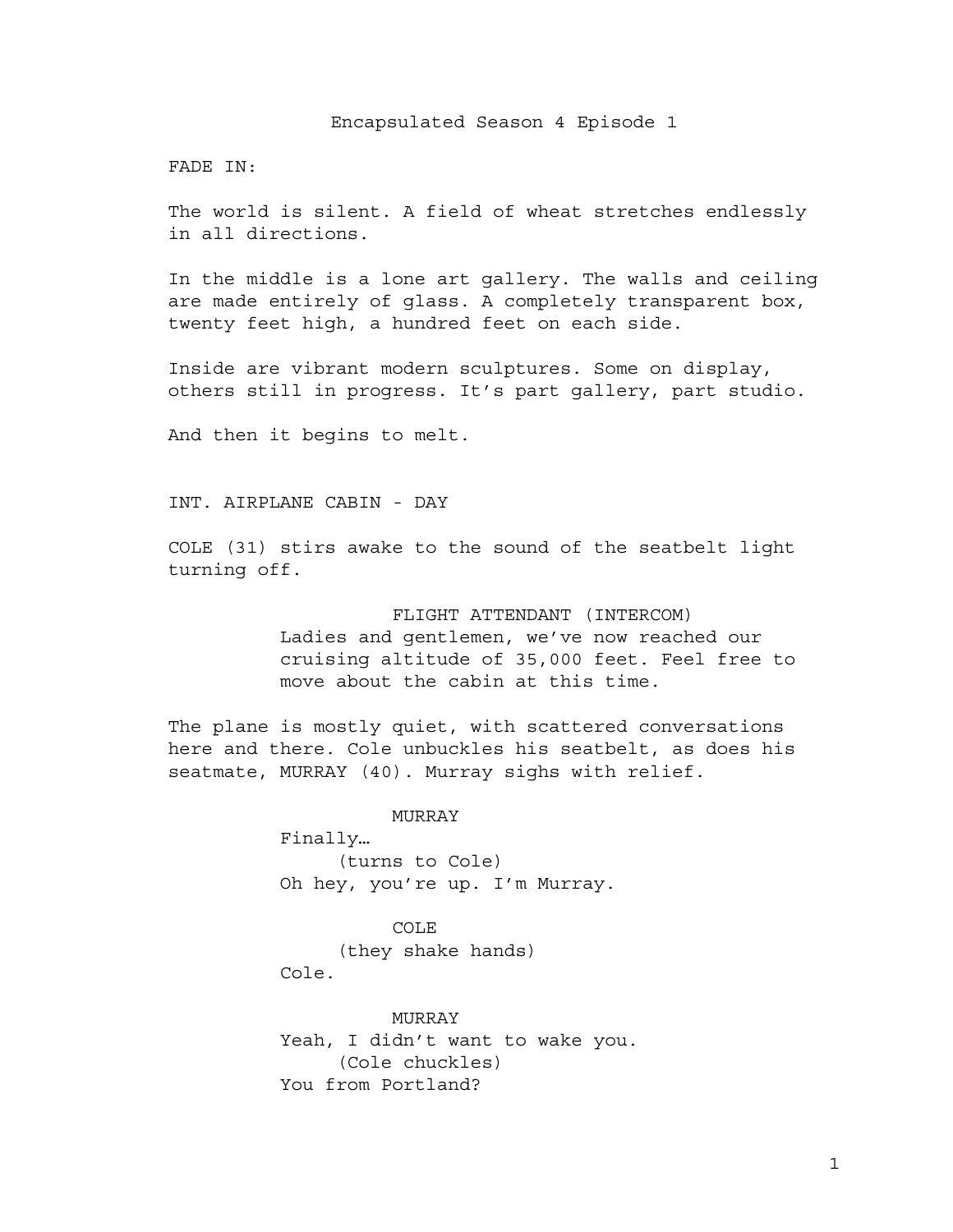Nah, I'm from L.A.

MURRAY

Same. Were you… Was it business, or…

COLE

Vacation. Needed to clear my mind.

## MURRAY

Right on. Yeah, I was in town for a conference, business mixer, which apparently we're allowed to start having again…

(Cole chuckles)

I used to travel allll the time for work, before all the, you know… Man, I can't tell you how ready I am to go back to normal, now that this 'pandemic' is finally 'over'.

(Cole chuckles again) Nah, I know it's real, I just like to see how people react… Weed out those who can take a joke from those who can't, you know? Anyways… You can tell I haven't been out much since it started. (they both laugh)

Crazy times… Hey, I'm sorry man, don't let me keep you from your nap.

# COLE

No, no no, I wasn't - I don't like taking off, so I always do that til it's over.

#### MURRAY

Ah. Been there, man. No worries. (pause for a few seconds) So, what do you do? You travel at all for work?

#### COLE

No, this was just for fun. I'm an artist.

## MURRAY

Fricking liberal. Figures you were in Portland… (they laugh)

Really though, that's cool, so like, but what's your JOB?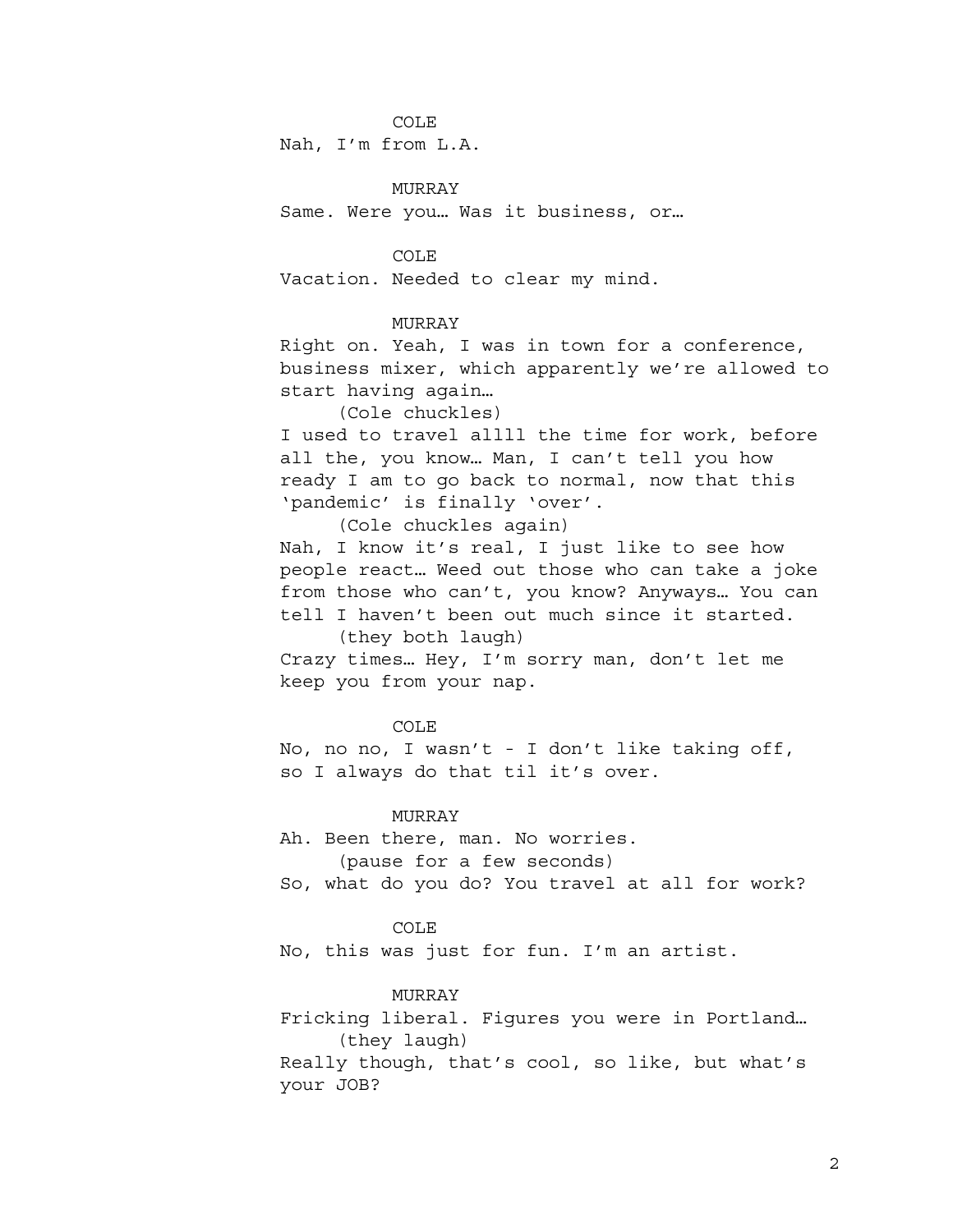An artist.

MURRAY

Oh. I didn't think… You actually make money?? (Cole nods) That's impressive, man. What sort of art?

COLE

It's… Hmm… If I told you it was part Vautier, part Hammons, does that mean anything?

MURRAY

Not. At. All.

COLE

(chuckles)

Fair enough. Basically it's… I do sculptures and installations that have some commentary, so not, not like really abstract or avant-garde art that people make fun of. It's still 'modern', but I try to make it easy to understand.

#### MURRAY

So like…

### COLE

Like… Like one time, I put signs along a bridge with phrases like 'Meaningless Political Slogan' or 'Mass-Produced Outrage' or-

#### MURRAY

Oh, like the sign literally said, 'mass-produced outrage', or 'meaningless slogan'. Gotcha.

## COLE

Right, yeah. It was a meta commentary on those sorts of phrases. Like one of them just said: 'I'm angry with the other side… Or so I'm told'. (Murray laughs)

So yeah, that sort of art.

#### MURRAY

That's awesome, man. I love it.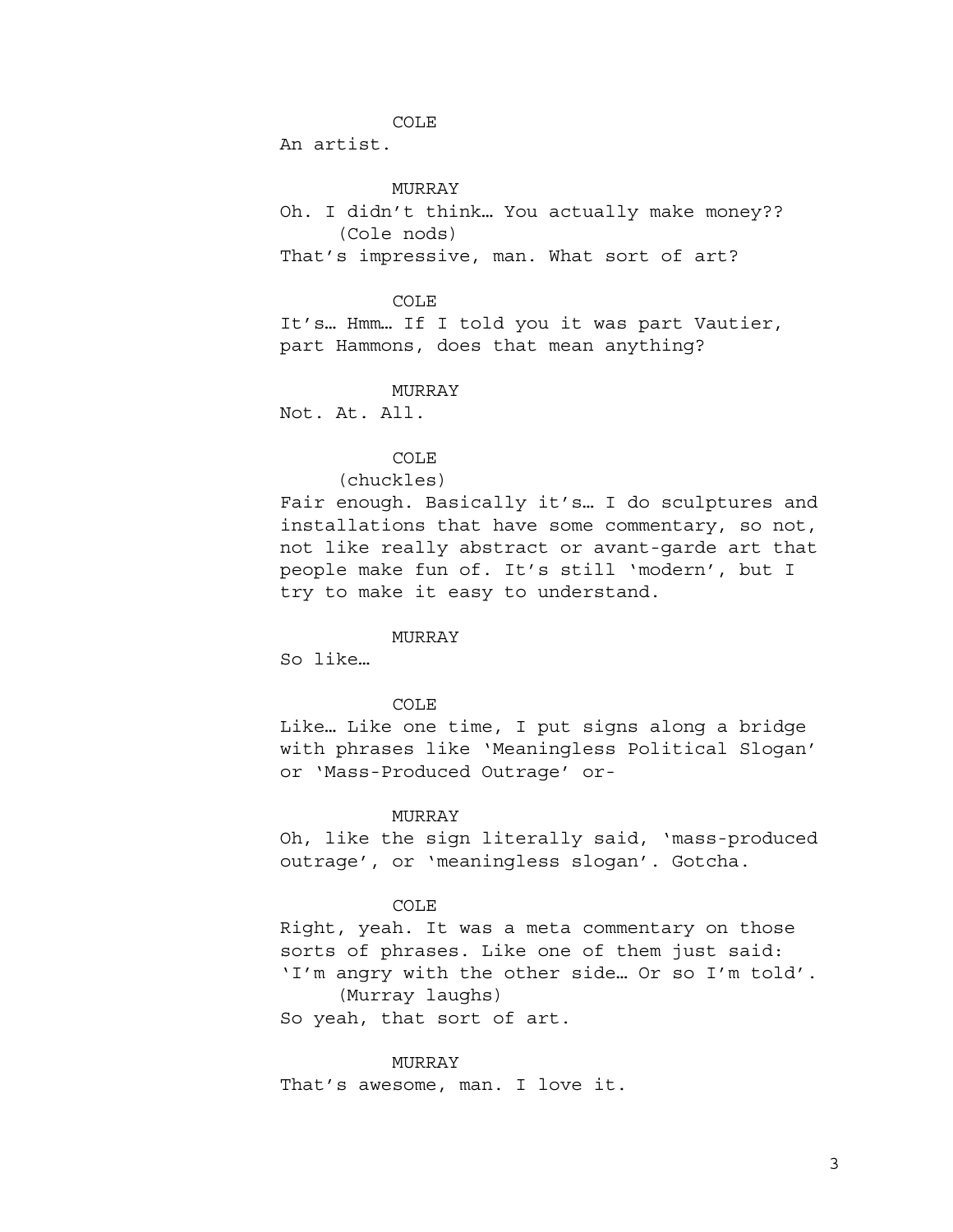Thanks. Yeah, it's still 'art', but it's morehopefully it's the sort of stuff that really sticks with people.

MURRAY Right on. So… GOOD art?

## COLE

(chuckles)

What about you? What was your conference for?

#### MURRAY

Oh, that's- not NEARLY as exciting. Banking. (Cole nods)

I couldn't do art or anything like that, I'm a sucker for stability.

COLE

But isn't- I mean, is banking, after the whole housing crisis, isn't it-

#### MURRAY

No, it's rock solid. I mean, SPECIFIC banks will come and go like any business, but on the whole, no, it's not going away.

(he chuckles)

Although we do get a lot of flack. There's this one guy right now - you know, we haven't exactly won the PR battle, so there's always somebody online or in politics blaming us.

(they chuckle)

But this one guy, he literally is calling himself the Modern Moses, he's been posting all sorts of videos where he just attacks the big banks, and the CEOs, and just completely goes OFF on them. Not just banks, but like EVERYTHING: politicians, big industries, lobbyists… And man, he will just RAIL on them. It's super fun to watch.

(they chuckle again)

But yeah, you should check out his videos, just search for 'Modern Moses'. He believes that his 'divine role' is to free the everyday American from their 'bondage' to 'big corruption'.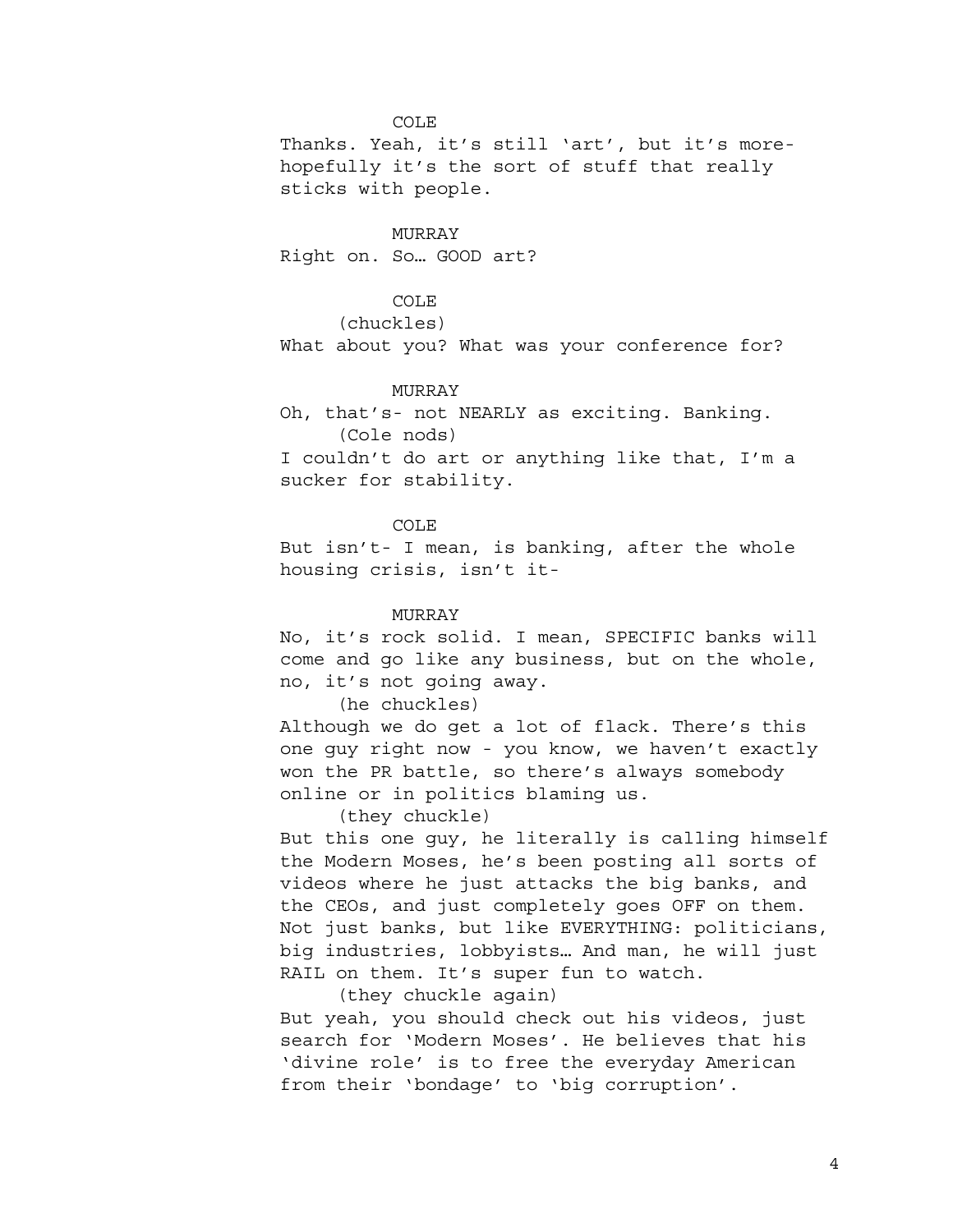COLE Interesting… Nothing new under the sun, right?

MURRAY Amen. History has taught us that history has taught us nothing.

(they chuckle)

Although I will say. He's a white man, and I'd think that a real 'Modern Moses' would be played by a black woman. Just saying. Bonus points if she's also gay or trans.

## COLE

Wow… You're really toeing the line with these 'see how people react' comments. (they chuckle) You'd be a good artist.

# MURRAY

Nah, I'd be a good COMEDIAN. Maybe. I'd probably get canceled on the first night.

(they laugh)

Anyways… Modern Moses. Check it out.

# COLE

Will do. That actually… Hmm… (sighs)

I love it AND hate it when I get an idea for a new exhibit, because I can go weeks without any ideas and then, boom, it hits me. Modern Moses. How would people react? That's it.

# MURRAY

What, you mean like- I don't follow.

## COLE

I mean… Ahhh…

(he groans and puts his head in his hands) Sorry, I just, this would be perfect, okay… (turns toward Murray excitedly)

You'll be my focus group.

MURRAY

Hit me.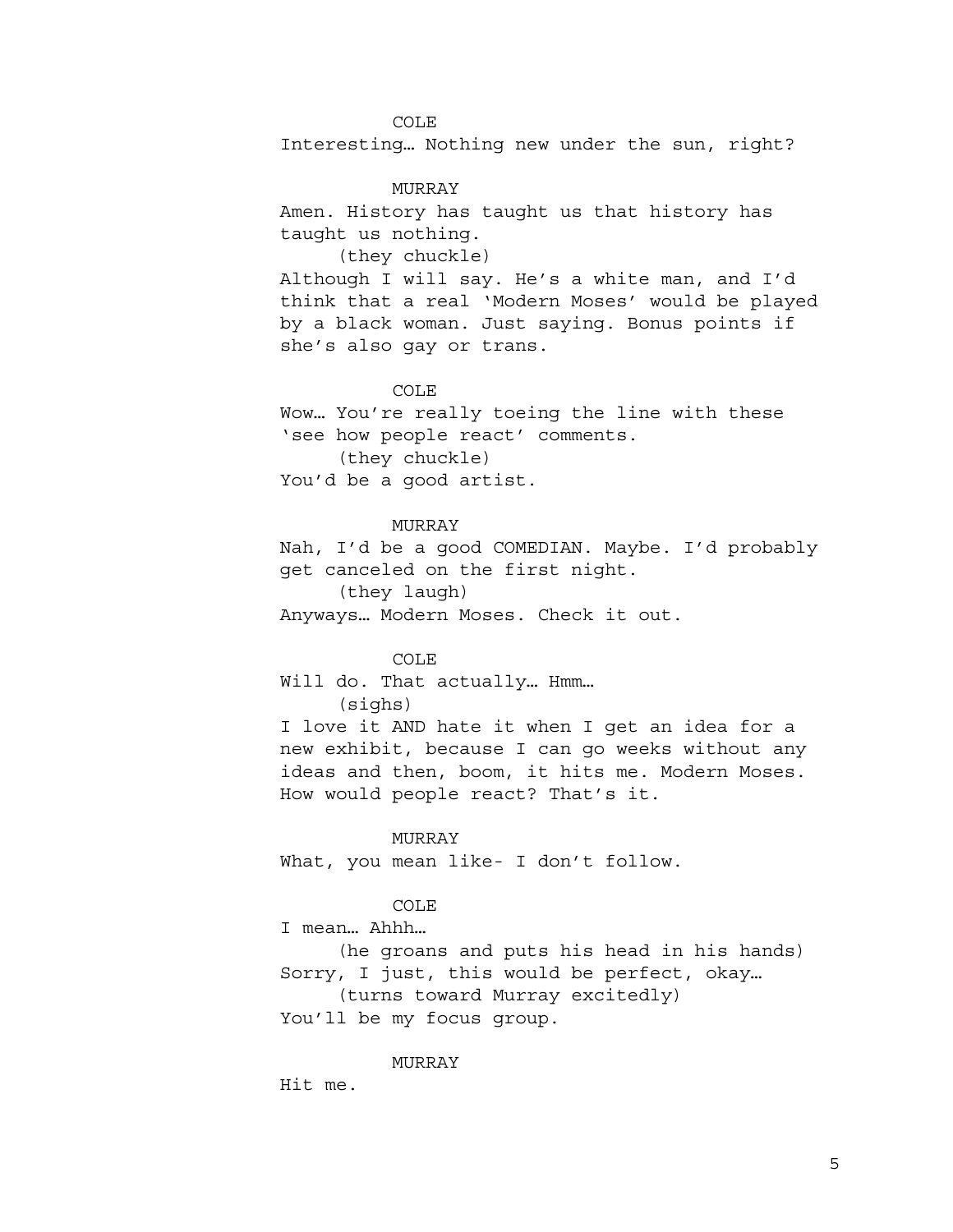So, modern Moses unleashes PLAGUES, and the exhibit is about how people react to them.

#### MURRAY

Oh shoot. He actually talked about 'judgements', says that if the 'elite' don't let his people go, he'll unleash them. So yeah, okay, I'm tracking. Modern Moses with modern plagues.

# COLE

Right. So like, water to blood, I could do like… Would it work better as paintings or sculptures… But of course, people panic buy, like with Covid, except they're fighting over soda and juice because all the bottled water is bad now.

#### MURRAY

Yeah yeah, I like it so far. What are the other-I remember frogs. I failed Sunday school. (chuckles) Frogs… Hail, I think? Locusts?

## COLE

Yeah, I'd have to revisit it. But, so- (yawns) Excuse me. So it was ten plagues, so each one is its own display. (thinks quietly for a few seconds) Thank you, by the way.

#### MURRAY

Oh yeah, I will take FULL credit, because I was clearly TRYING to inspire you. Obviously. (they laugh) No man, that's awesome, that's the sort of art I'd want to check out, like you said, cause it's still ART, but it's got a point. Where's your- (yawns) Sorry. Geez, that was-

COLE Forget your coffee?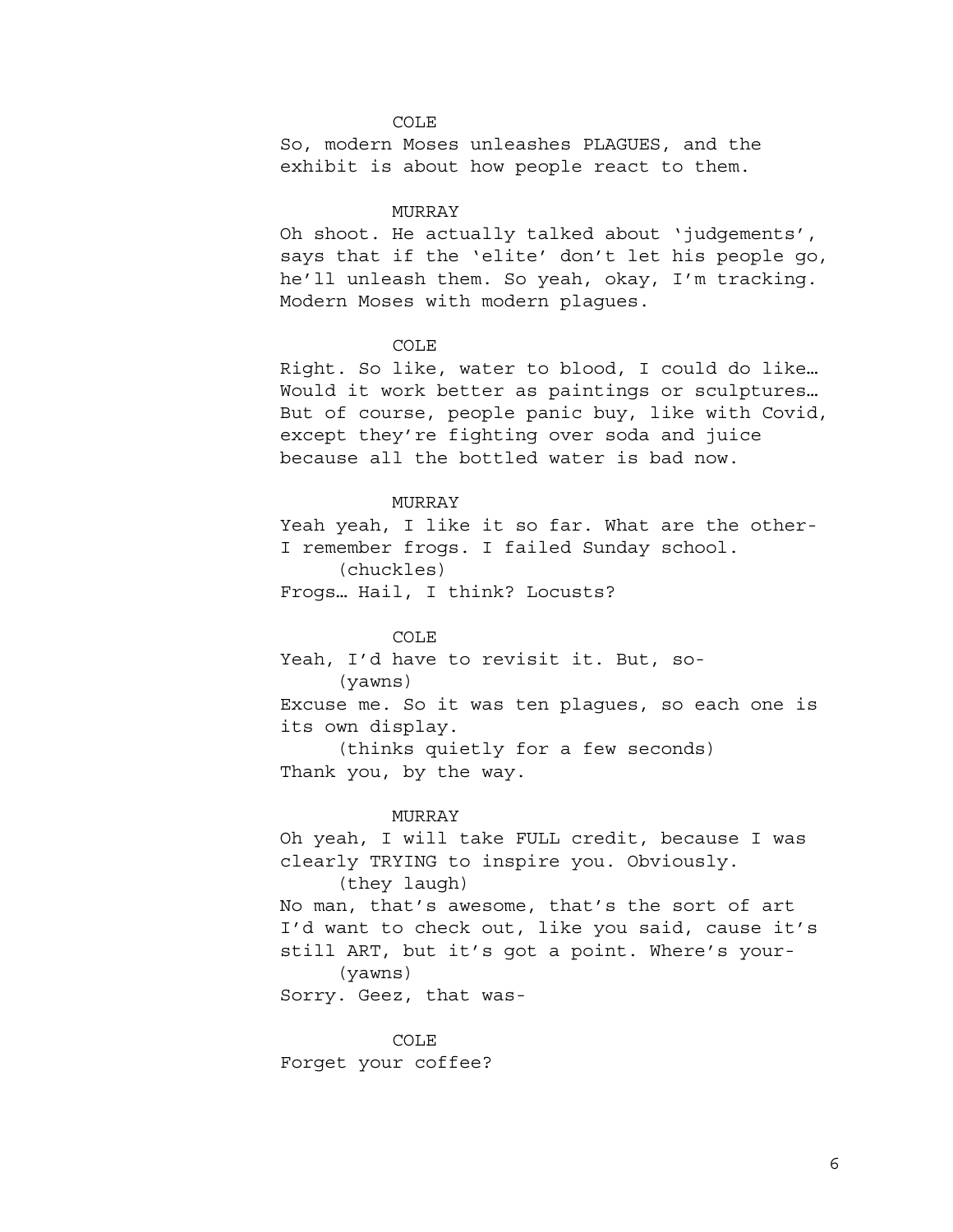MURRAY (chuckles) No, actually. I forget a lot, but not that. (yawns again) Geez… Two for two… (Cole yawns, then they laugh) Don't you hate it when that happens?

COLE

Yeah, it's like a domino effect.

MURRAY

For real. But no, your- (tries to think of the words) Your gallery. Is it, what part of L.A.?

COLE

It's in the downtown area. (yawns a third time) Now I might actually need a nap… Oof…

MURRAY

Yeah man, go for it. (also yawns a third time) Man alive, something HIT me.

COLE Same, and that's fine by me.

MURRAY (reaching down to his carry-on) Here, you want a pillow? (he pulls one out and hands it to Cole) I don't need it.

COLE You sure? If you need to rest too-

MURRAY

No, no I'm- I don't sleep on planes. I never, never even get tired on them…

Cole graciously takes it and rests against the window. Murray seems on edge and is fighting his grogginess.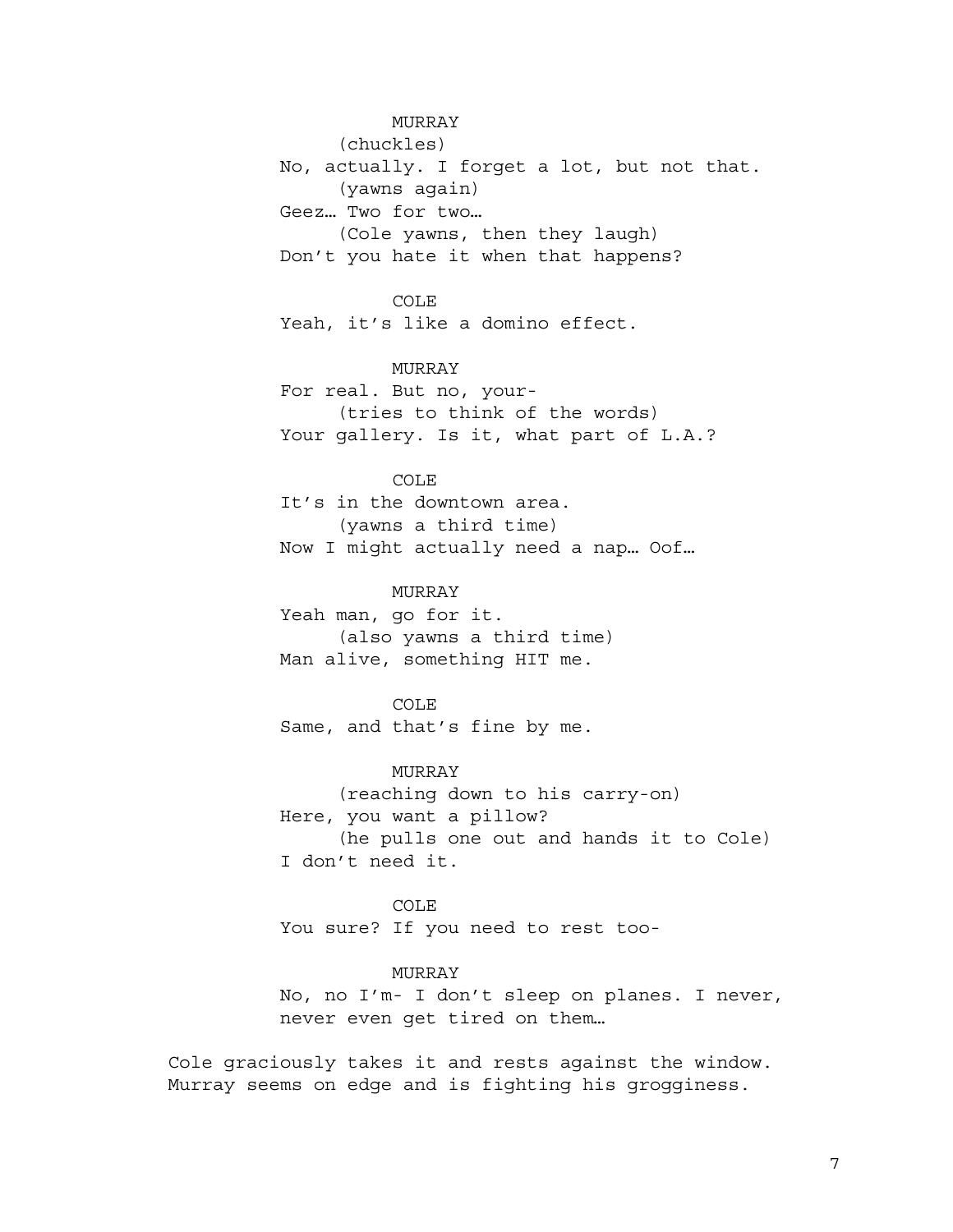Suddenly, the flight attendant makes an announcement.

FLIGHT ATTENDANT (INTERCOM) Ladies and gentlemen, we appear to have- (she yawns) We appear to have an anomaly with the- (she yawns again) Excuse me. With the cabin pressure. The pilots have assured me- (she can't stop yawning) There's no cause for alarm, but to be safe, we're deploying the oxygen masks.

The masks abruptly pop out of the overhead panels, and there's a commotion as everyone scrambles to put them on.

## MURRAY

I knew something was off… (quickly puts his mask on) Hey. Yo. They dropped the masks.

Cole groggily reaches up, puts it on, then falls asleep.

FLIGHT ATTENDANT (INTERCOM) I repeat, there is no cause for alarm. We- (yawns) We also will be headed back to Portland for-

The transmission cuts off. Several people loudly complain, refusing to put their masks on.

Murray leans into the aisle, as do several others, to see what's going on. He gasps. The attendant is passed out on the floor near the cockpit.

#### MURRAY

What the- (yawns) Alright, don't panic, it's fine, it's just the oxygen pressure, stay awake…

Suddenly, the plane lurches forward. People scream, and several overhead bins pop open. It quickly levels off, but then lurches again. More screaming. More panic.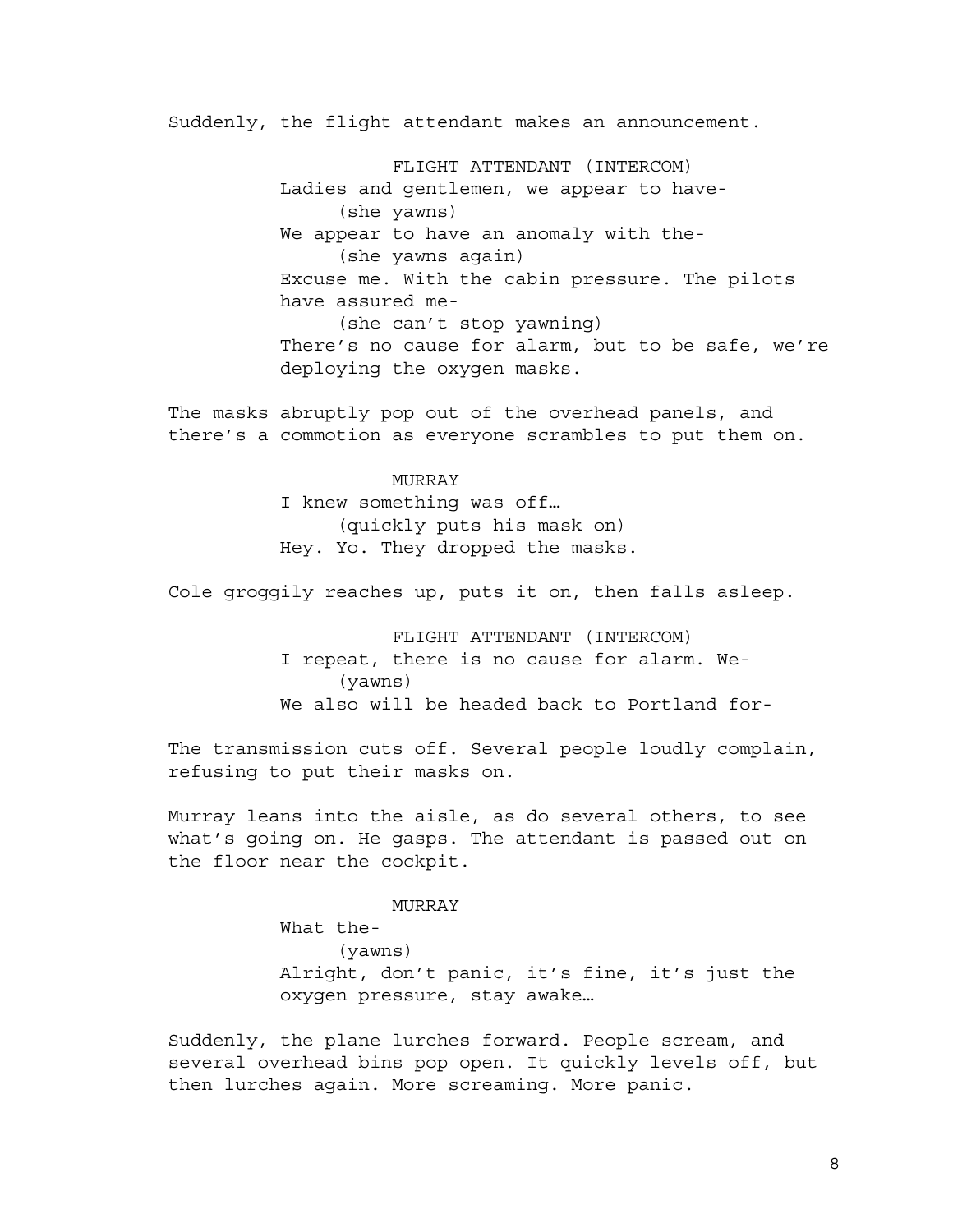Murray is getting more anxious as he tries waking up Cole.

MURRAY Hey, hey - come on. Something's wrong.

COLE (mumbling) Wake me when we get there…

MURRAY We're not getting there, we're- (yawns) We're going back.

COLE (suddenly wakes up) What? Why are, what's going on?

They both jolt forward as the plane lurches again.

# MURRAY

Stay here. I'm going up front.

Cole looks anxiously out the window. The turbulence seems better now, the plane has stabilized. But Cole is worried and takes deep breaths through his mask.

Meanwhile, Murray walks through the aisles. The passengers seem to have calmed down, but Murray is horrified to see that even with their masks on, most are asleep.

Murray himself is stumbling, trying to stay awake.

## MURRAY

You can do it, you can- Come on, just-

He collapses in the aisle. Only a few passengers notice, the ones like Murray who are actively fighting the sleep.

Cole is hyperventilating, gripping the armrest, and watching their descent, which is becoming more erratic.

> COLE Stay awake… Stay awake… Stay awake…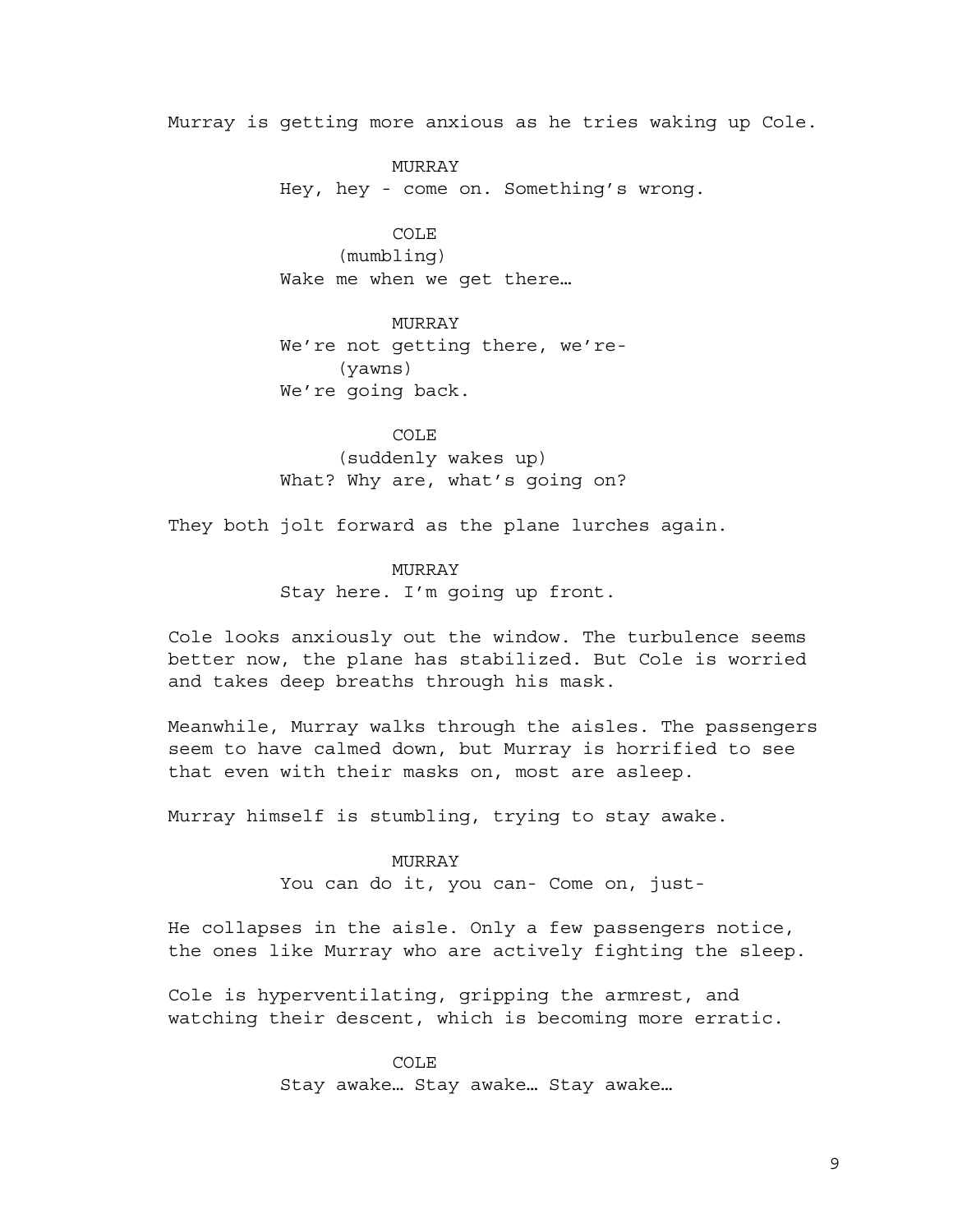INT. GENERIC FAMILY KITCHEN - DAY

A stereotypical MOTHER (29), FATHER (31), and SON (8) are sitting around the table eating breakfast and having a lively conversation.

However, the world is silent, except for the sound coming from the mini TV on the counter.

The TV program is a morning talk show, which the family is barely watching while they eat.

> HOST Joining us today, please welcome, Gen-Z CEO Pauline Simon, and activist Lynn Duvall.

PAULINE (41), a white woman, and LYNN (37), a black woman, smile and wave to the studio audience. The audience cheers as the women walk onstage and take their seats.

And a reminder: there's no sound coming from the family watching the show, even though they're talking and eating. Just the audio from the show itself.

The audience quiets down. The women are sitting opposite each other, with the host in the middle.

> HOST Good morning, ladies, thrilled to have you.

LYNN Good morning!

PAULINE Pleasure to be here.

**HOST** 

Now, I think it's fair to say, you two have a… Bit of a feud going on, right?

There's an awkward pause.

PAULINE Well, I think we certainly have our differences.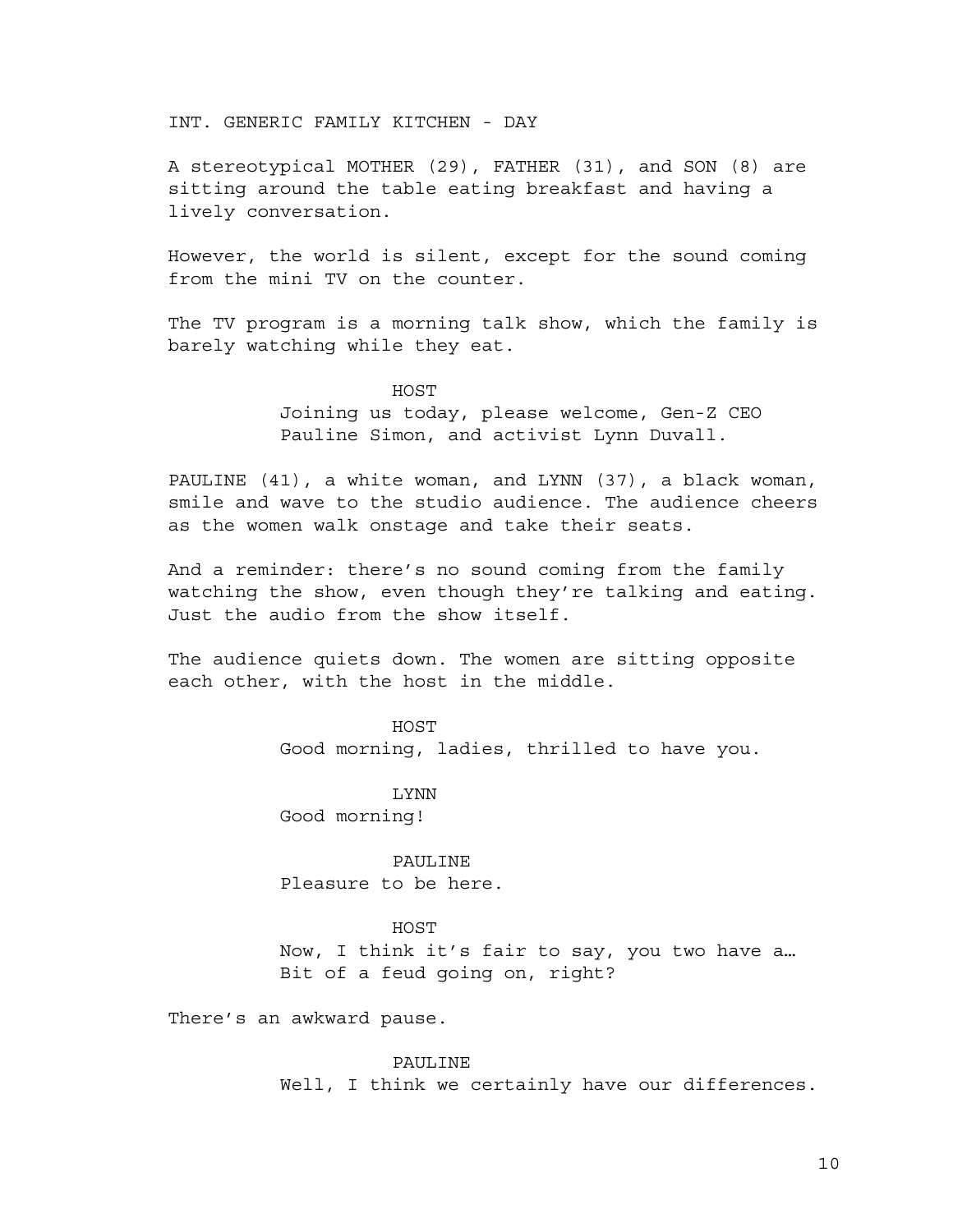#### LYNN

Here we go…

PAULINE What does that mean? (Lynn rolls her eyes) No, tell me, Lynn. We have an audience now, so let's get this all out. What do you mean?

## LYNN

I mean, you're the queen of equivocating, and true to your role as a CEO, you are an expert at verbally dancing around issues instead of just addressing them head-on. You use phrases like: 'we certainly have our differences', but really, you mean: 'we don't get along'.

#### PAULINE

I just don't see why we can't be civil.

## LYNN

And I don't see why you can't be HONEST. (the audience cheers) You say, 'let's have a dialogue', which means, 'we WON'T have meaningful action'. (more cheering) You say, 'your concerns are valid', which means, 'I'm not actually addressing them'. (louder cheering) You say, 'we're looking into it', which means, 'we're not doing a god-damned THING about it.' And the American people are FED. UP.

Lynn is staring daggers at Pauline, who seems embarrassed, but tries to brush it off. The audience is clearly on Lynn's side, and the host has to calm them down.

# HOST

Alright everyone, let's-

## LYNN

Let's have a DIALOGUE? (the audience laughs) There's a surprise. Keep kicking the can.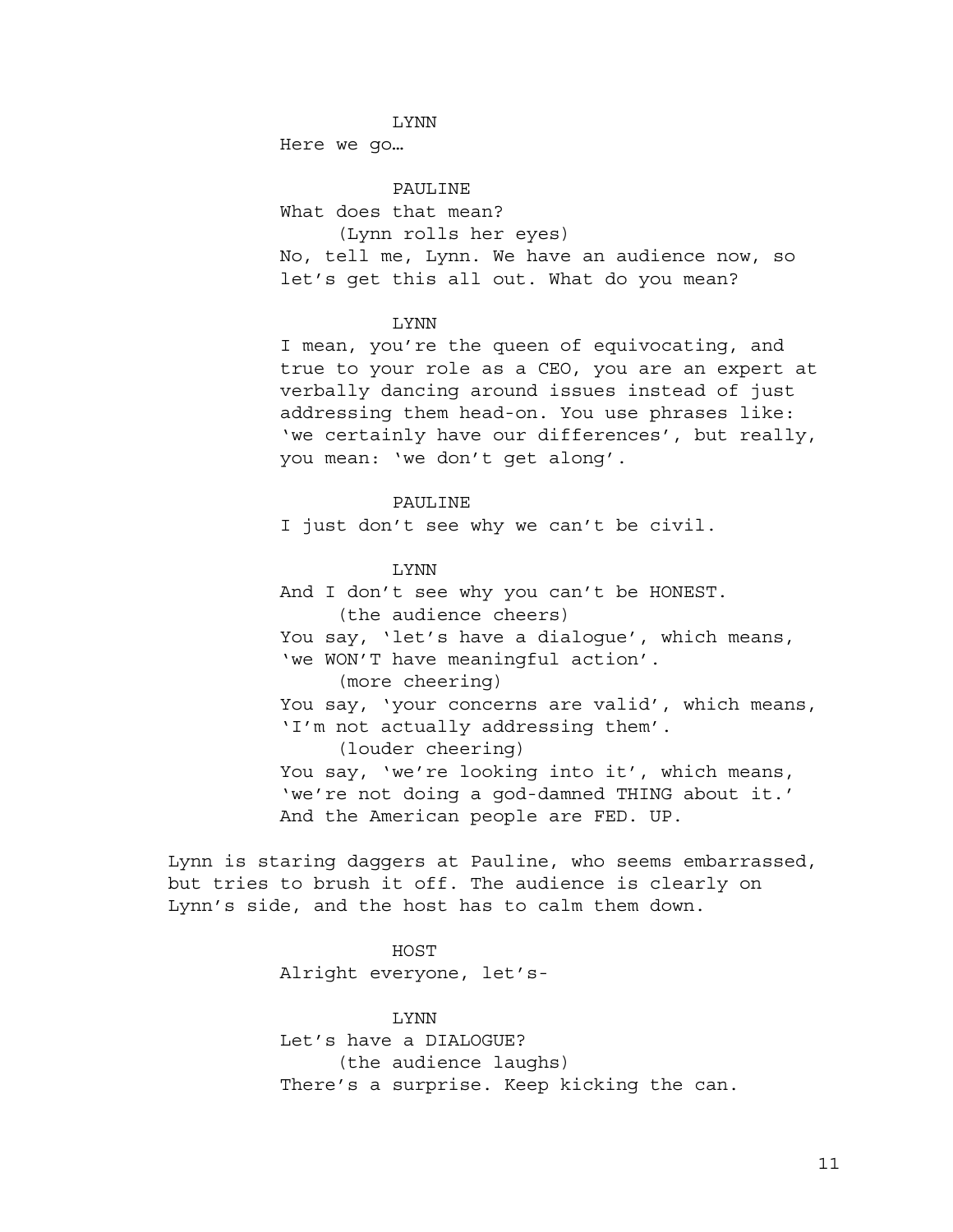# PAULINE

See, I take offense to that, Lynn. You want my honest opinion? I'm offended. I am here, willing and ready to talk, and you-

#### LYNN

You're ready to talk, but not to LISTEN. (the audience cheers)

We've BEEN talking, Pauline. We have talked for almost a MONTH now. I have outlined very specific and tangible ways that businesses like yours can make meaningful, practical, POSITIVE reforms, which you and other CEOs have IGNORED.

## PAULINE

And as I've said before, we're looking into it. Change doesn't happen overnight.

# LYNN

Which really means, 'it doesn't happen at all.'

(the audience cheers and boos at Pauline) You know what? I'm done talking. Done. We need action and change NOW, and that very clearly is not coming from you.

(the audience boos at Pauline louder) So I'll take action, whether you like it or not. And if you don't like it, then feel free to make those changes you've been 'looking into'.

#### PAULINE

Now you're just threatening me. Our company and our coalition of businesses is open to having meaningful, productive dialogue to address-

# LYNN

(turning to the camera)

To everyone watching at home, take a good look: this is your oppressor. Right there.

(the camera pans to Pauline)

Through her inaction and equivocation, she has left you no choice. She leaves ME no choice.

(she looks sympathetically at the crowd) I'm truly sorry for what's about to happen, and I sincerely hope that she'll end this quickly.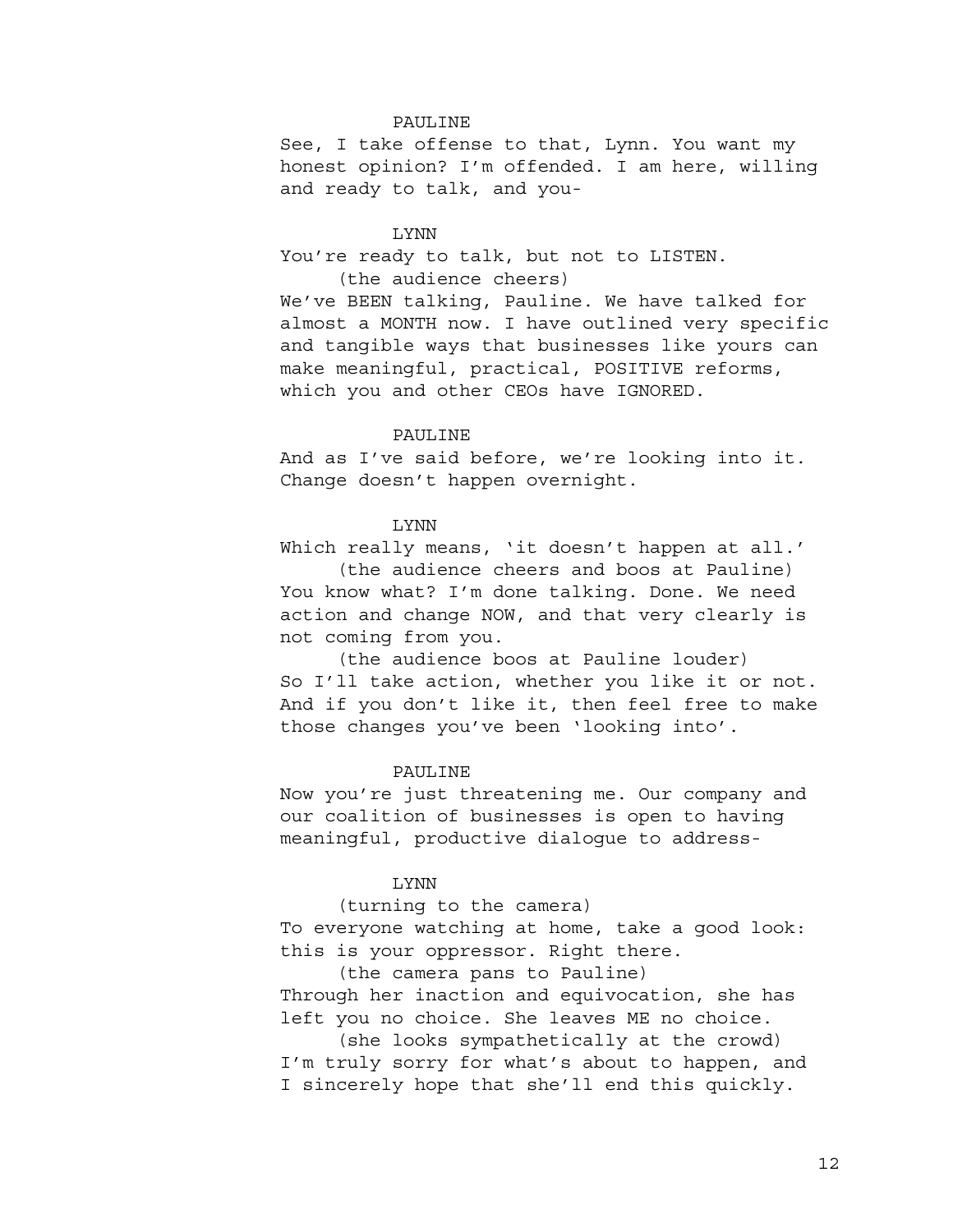The audience cheers and continues booing at Pauline, while the host fumbles to salvage the situation.

> HOST Well, certainly, this has- some heated, we-

# LYNN

I'm done. This is a waste of time.

She stands up, unclips her mic, glares at Pauline, then walks off set. The audience cheers as she leaves.

Pauline looks both distressed and annoyed, but sits and waits calmly, while the host awkwardly signals for the producers to cut to commercials.

As it's about to go to commercials, the mother turns off the TV. The son runs upstairs, and the father puts their dirty dishes in the sink.

Even as he and the mother chat, and he washes the dishes, the world is eerily silent, except for a faint rumbling that's gradually getting louder.

Suddenly, the father panics. The water in the sink is red! He recoils, as does the mother. They turn it off, but when they turn it on again, it's still red.

The boy comes back downstairs with his backpack, and is curious about the smell. The parents try to distract him, but then the mother panics when she sees the waterbottle in his backpack pocket. It's also red.

The rumbling is getting louder. She empties the bottle into the sink, then refills it from the fridge dispenser, but that water is bloody too. She rushes upstairs, the dad hurries to another room, and the son is left alone in the middle of the kitchen, confused.

SWITCH TO THE AIRPLANE CABIN.

Cole is sound asleep against the window. The rumbling is from the plane, which is descending erratically. An alarm starts going off, but nobody panics - they're all asleep.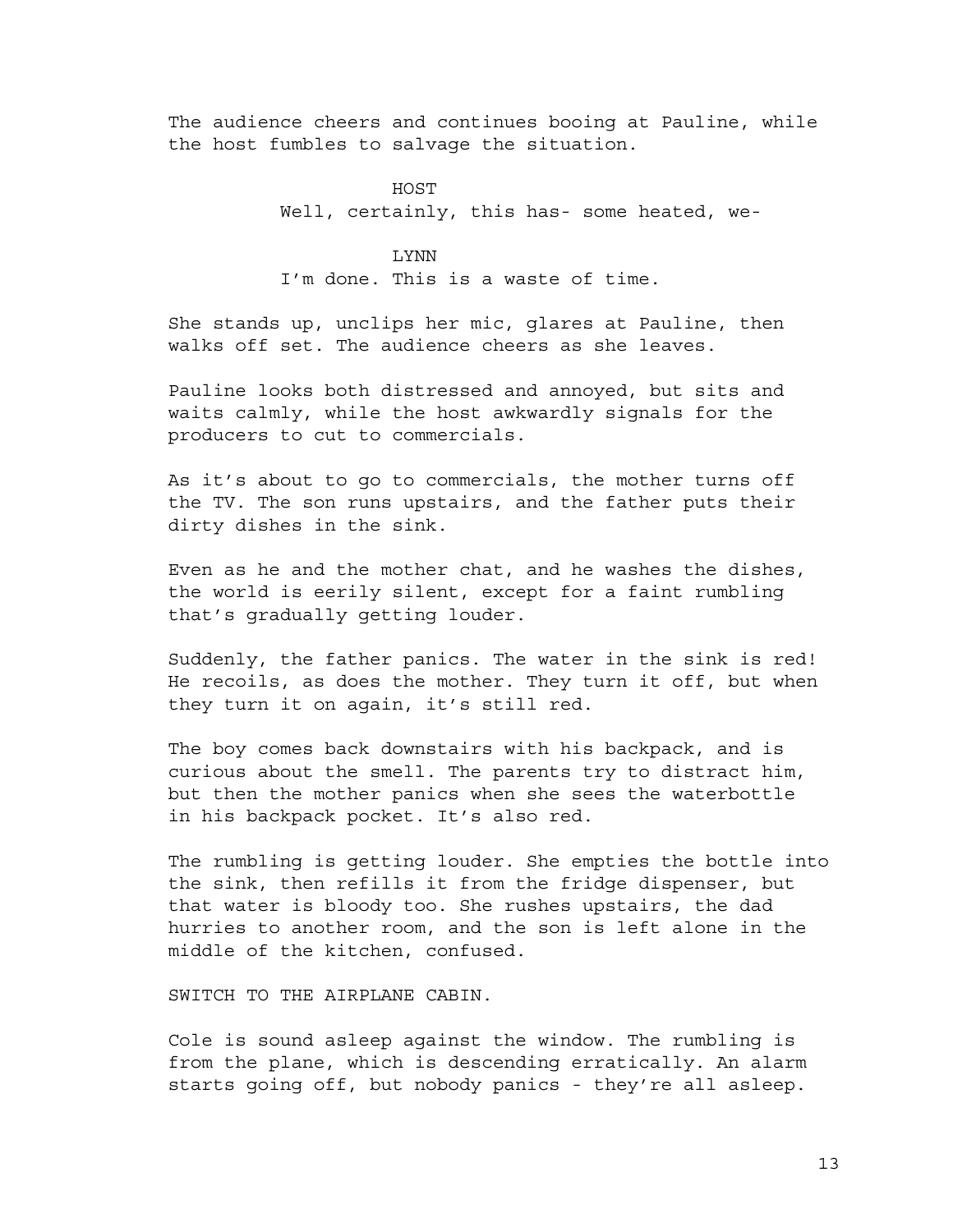SWITCH TO THE FAMILY.

The father is testing the water in the bathroom - both the sink and the toilet are contaminated with the blood.

In the kitchen, the son is curious about what's happening. He fills up a glass from the sink, smells it in disgust, but still takes a sip.

The mother rushes back downstairs, sees the son drinking the blood, angrily takes the glass and empties it, then immediately apologizes and hugs him. She reassures him, despite being terrified herself.

SWITCH TO THE AIRPLANE.

As the plane gets closer to the airport, there are fires, accidents, and virtually no moving traffic on the ground.

SWITCH TO THE FAMILY.

The parents wait for the son to get on the bus, wave and smile as if nothing's wrong, then hurriedly get in the car and drive to the supermarket.

Already, the parking lot is nearly full, and people are rabidly panic-buying. The father drops the mother off by the entrance, and she runs inside frantically.

She quickly realizes that all the drinks are affected: everything from bottled water to soda to juice, even milk, has turned to blood. Every label she reads on a drink has 'water' as one of the ingredients.

Overwhelmed, she collapses in the aisle, hyperventilates, and tries to keep calm while everyone swarms around her. After a few seconds, she has an idea, and rushes to the produce section to buy fresh fruit.

SWITCH TO THE AIRPLANE.

As the plane makes a rough landing on the tarmac, Cole, Murray, and the other passengers barely react. The plane careens down the runway, the alarm keeps blaring, and the rumbling becomes deafening.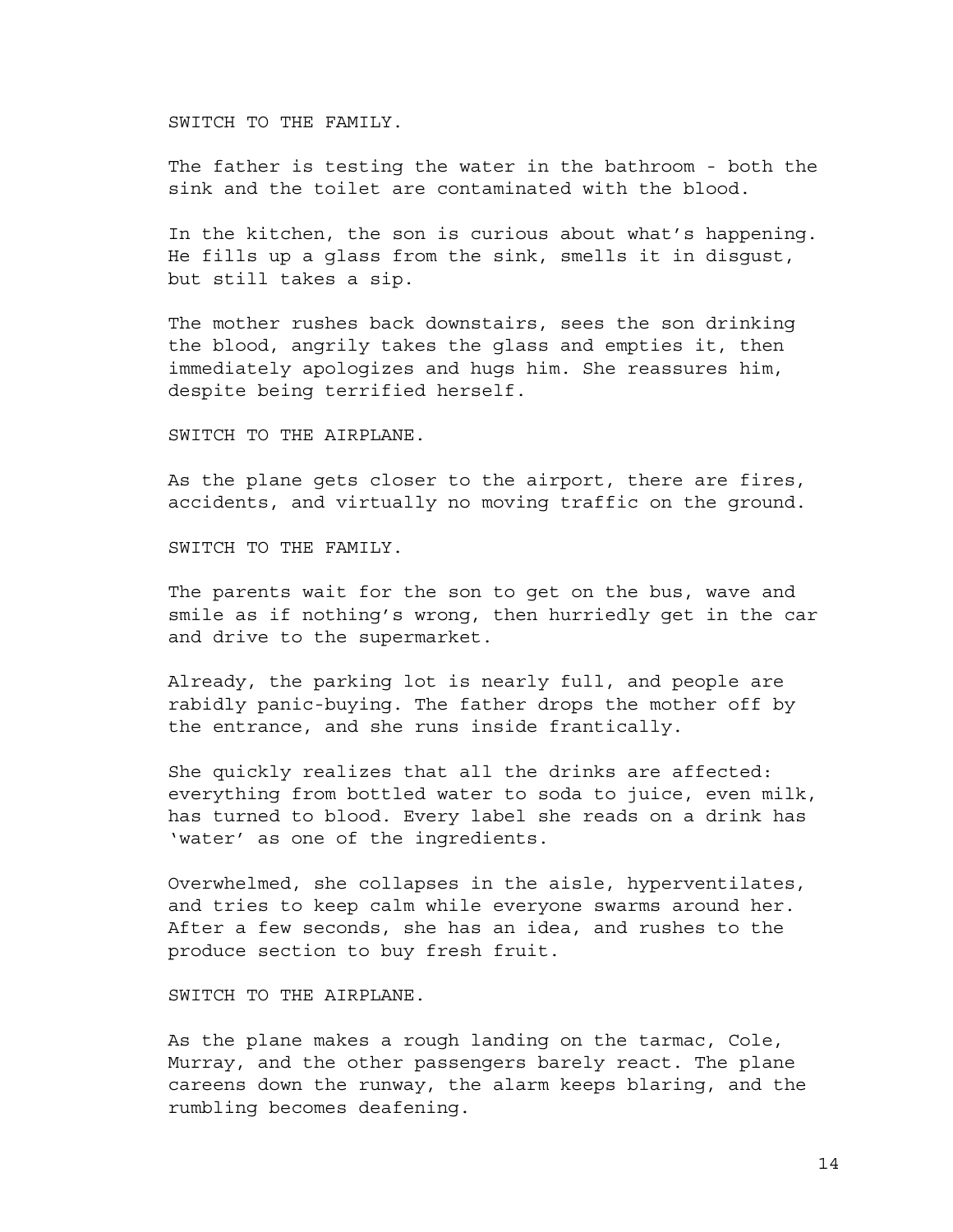GO TO BLACK. SILENCE.

SWITCH TO THE FAMILY.

That evening, the family is sitting around the TV, while drinking juice from the fruit they bought. The sink is on in the background, a slow trickle of blood coming out.

Like before, the only sound is from the TV. But this time, they're all paying close attention, even the son.

Lynn is being mobbed by the media in a downtown area.

LYNN

While it's certainly disheartening to hear that Pauline and her cohort won't do anything in response to my wake-up call, and while I still believe that change must come from the top, certainly the many shouldn't be made to suffer for the sins of the few.

(she looks directly at one of the cameras) Pauline - read my lips. This. Is. Your. Fault. And this fight is just beginning. But for now, the American people deserve a break. And if you won't give them one, I will.

The reporters immediately bombard her with questions, but she brushes them off and gets in her car. Several people harass her and bombard her car as she drives away.

Back in the house, the mother immediately jumps up, goes to the sink, turns up the water pressure, and waits. The son and father watch with anticipation.

After a few seconds, it sputters, and clean water starts flowing instead. Everyone is relieved. But while the son and the father eagerly fill up their glasses with water, the mother goes directly to the bathroom.

Once inside, she locks the door, turns on the sink, and starts filling the bathtub. Also, it's as if the sound has returned to the scene: the calming rush of running water, and the sound of her sobbing as she sits on the counter, trying to process everything.